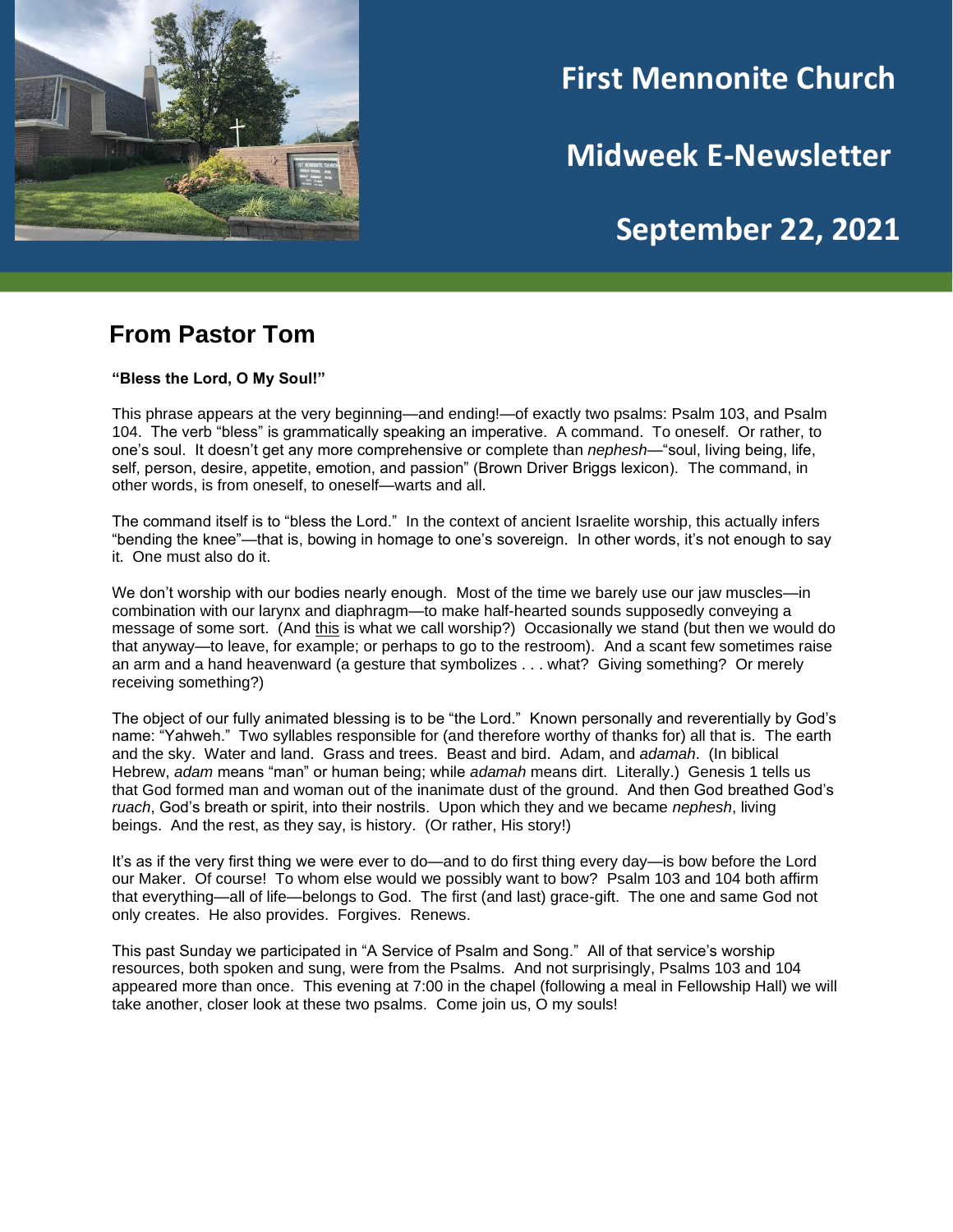## **Upcoming Events**

#### **Pastor Term Vote:**

The FMC Ministries Council has **set Sunday, October 3**, for a brief congregational meeting following the Sunday worship service. At this time, a yes or no vote of members will be taken answering the question: Do you wish Pastor Tom to be affirmed for a second three-year term as lead pastor of First Mennonite Church? Our constitution specifies: "A lead pastor is called by affirmation of at least a two-thirds majority of the members present at a congregational meeting and the absentee ballots." Those members who anticipate they cannot be present for that meeting should arrange now to submit their ballot during the week prior to October 3 by contacting Kara Unruh at the church office or their Care Committee member. In anticipation of this vote, FMC members are encouraged to review the Pastor/Congregation Review document by Marv Zehr (April 15, 2021), the Amended Final Assessment Report by KIPCOR (August 19, 2021), and the KIPCOR transcript of the congregational meeting on Sept. 8. These are available in the church office.

#### **Note Kara's office hours and the evening hours available on Sept. 29:**

Monday 9:00-12:30pm Tuesday 3:00-5:00pm Wednesday 1:00-5:00pm (but on Wed. Sept. 29, 3:00-7:00pm) Thursday 3:00-5:00pm Friday 9:00-12:30pm

#### Doug Miller, FMC moderator

- **FMC Wednesday Night TONIGHT!** Come at 6:15 p.m. to enjoy a meal together! At 7 p.m. in the chapel, Pastor Tom will lead a Bible study on Psalms 103 and 104.
- **Church Retreat:** This weekend we are having our church retreat out at Camp Mennoscah! If you have signed up to spend the night Saturday, please arrive by 4 p.m. Dinner will be ready around 5:30. We will have fellowship time then a campfire at 8:30. Pop and ice-cream will be provided to make floats. Please feel free to bring other snacks you would like to munch on throughout the evening. Breakfast Sunday morning will be served at 8 a.m. Sunday morning worship will begin at 10 a.m. with a lunch following the service. This year will be a relaxing fellowship time. We're excited for everyone to spend time together!
- **Central Kansas Community Foundation is holding their "Rural Matters" CKCF Summit 2021 Thursday, Sept. 23 from 4-6 p.m. at the Wild Prairie Event Center**, 1610 SE 3rd St, Newton, KS 67114. This free event is hosted by CKCF Board of Directors. Annually we gather to bring like-minded individuals together to share experiences, contemplate opportunities and celebrate local and regional successes. Marci Penner, Kansas Sampler Foundation, will be our keynote speaker. Also hear from Carol Duerksen about her and Donley's reasonings behind a planned gift to their community through Goessel Community Foundation. We will have individually wrapped snacks and be in a facility that will allow for social distancing. Table talks will be also be facilitated throughout our time together. Plus for those in attendance, there are two chances for a \$100 Operating Fund grant and two drawings for the Kansas Guidebook.
- **Enjoy the Bethel College Chamber Orchestra concert** Tuesday, September 28 at 7:30 p.m. in Memorial Hall.
- **Marion County Core Community** invites you to its graduation Thursday, September 30 at 6:30 p.m. at Trinity Mennonite Church of Hillsboro. Please join the celebration to congratulate the graduates! A reception will follow the ceremony.
- **Bethel College's Fall Festival is Sept. 30-Oct. 3, with most activities taking place Saturday, Oct. 2, on campus**. Features include music, food, class reunions, football, the comedy *The Complete Works of William Shakespeare (Abridged)*, and the STEM Symposium honoring Professor Emeritus of Chemistry Richard Zerger. See <https://www.bethelks.edu/alumni/events/fall-festival> for the complete schedule.